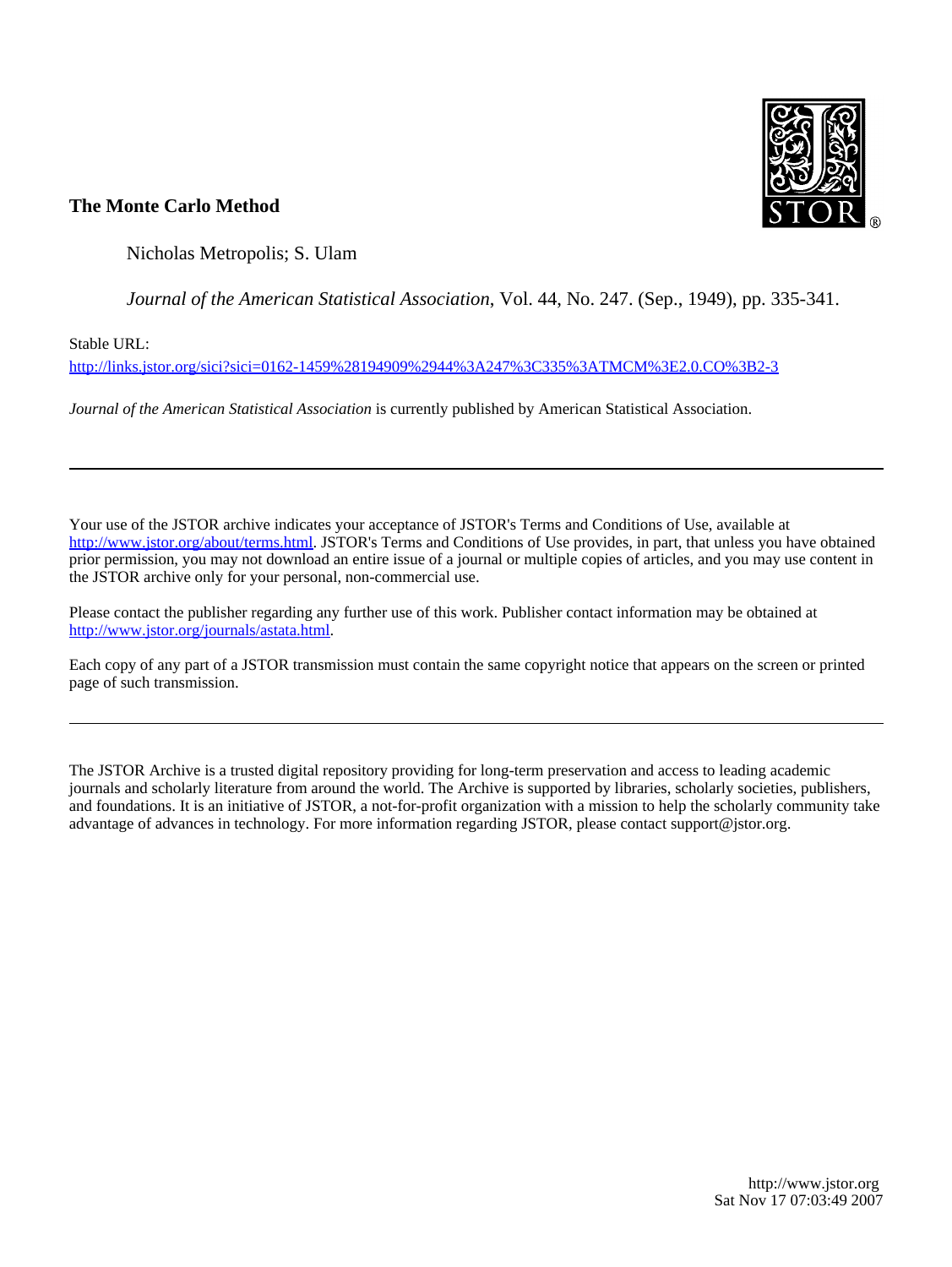# JOURNAL OF THE AMERICAN STATISTICAL ASSOCIATION

*Number 167* SEPTEMBER 1949 *Volume* 44

## THE MONTE CARL0 METHOD

## **NICHOLAS METROPOLIS AND S. ULAM** *Los Alamos Laboratory*

We shall present here the motivation and a general description of a method dealing with a class of problems in mathematical physics. The method is, essentially, a statistical approach to the study of differential equations, or more generally, of integro-differential equations that occur in various branches of the natural sciences.

LREADY in the nineteenth century a sharp distinction began to appear between two different mathematical methods of treating physical phenomena. Problems involving only a few particles were studied in classical mechanics, through the study of systems of ordinary differential equations. For the description of systems with very many particles, an entirely different technique was used, namely, the method of statistical mechanics. In this latter approach, one does not concentrate on the individual particles but studies the properties of sek **of**  particles. In pure mathematics an intensive study of the properties of sets of points was the subject of a new field. This is the so-called theory of sets, the basic theory of integration, and the twentieth century development of the theory of probabilities prepared the formal apparatus for the use of such models in theoretical physics, i.e., description of properties of aggregates of points rather than of individual points and their coordinates.

Soon after the development of the calculus, the mathematical apparatus of partial differential equations was used for dealing with the problems of the physics of the continuum. Hydrodynamics is the most widely known field formulated in this fashion. A little later came the treatment of the problems of heat conduction and still later the field theories, like the electromagnetic theory of Maxwell. All this is very well known. It is of course important to remember that the study of the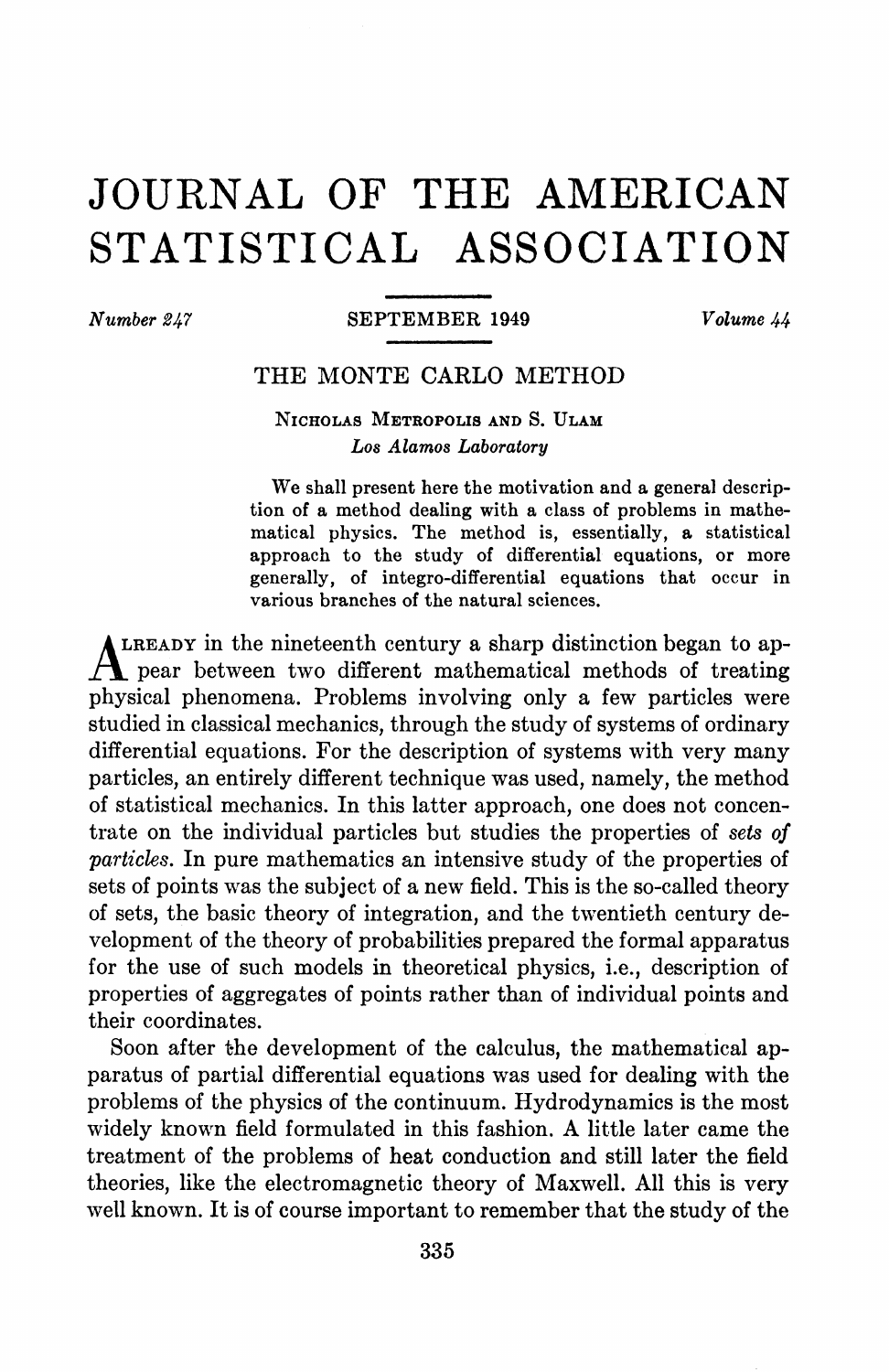physics of the continuum was paralleled through "kinetic theories." These consist in approximating the continuum by very large, but finite, numbers of interacting particles.

I

When a physical problem involves an intermediate situation, i.e., a system with a moderate number of parts, neither of the two approaches is very practical. The methods of analytical mechanics do not even give a qualitative survey of the behavior of a system of three mutually attractive bodies. Obviously the statistical-mechanical approach would also be unrealistic.

An analogous situation exists in problems of combinatorial analysis and of the theory of probabilities. To calculate the probability of a successful outcome of a game of solitaire (we understand here only such games where skill plays no role) is a completely intractable task. On the other hand, the laws of large numbers and the asymptotic theorems of the theory of probabilities will not throw much light even on qualitative questions concerning such probabilities. Obviously the practical procedure is to produce a large number of examples of any given game and then to examine the relative proportion of successes. The "solitaire" is meant here merely as an illustration for the whole class of combinatorial problems occurring in both pure mathematics and the applied sciences. We can see at once that the estimate will never be confined within given limits with certainty, but only—if the number of trials is great-with great probability. Even to establish this much we must have recourse to the laws of large numbers and other results of the theory of probabilities.

Another case illustrating this situation is as follows: Consider the problem of evaluating the volume of a region in, say, a twenty-dimensional space. The region is defined by a set of inequalities

$$
f_1(x_1, x_2 \cdots x_{20}) < 0; f_2(x_1, x_2 \cdots x_{20}) < 0; \cdots f_{20}(x_1, x_2 \cdots x_{20}) < 0.
$$

This means that we consider all points( $x_1, x_2, x_3, \cdots, x_{20}$ ) satisfying the given inequalities. Suppose further that we know that the region is located in the unit cube and we know that its volume is not vanishingly small in general. The multiple integrals will be hardly evaluable. The procedure based on the definition of a volume or the definition of an integral, i.e., the subdivision of the whole unit cube, forexample, each coordinate  $x_1$  into ten parts, leads to an examination of  $10^{20}$  lattice points in the unit cube. It is obviously impossible to count all of them. Here again the more sensible approach would be to take, say  $10<sup>4</sup>$  points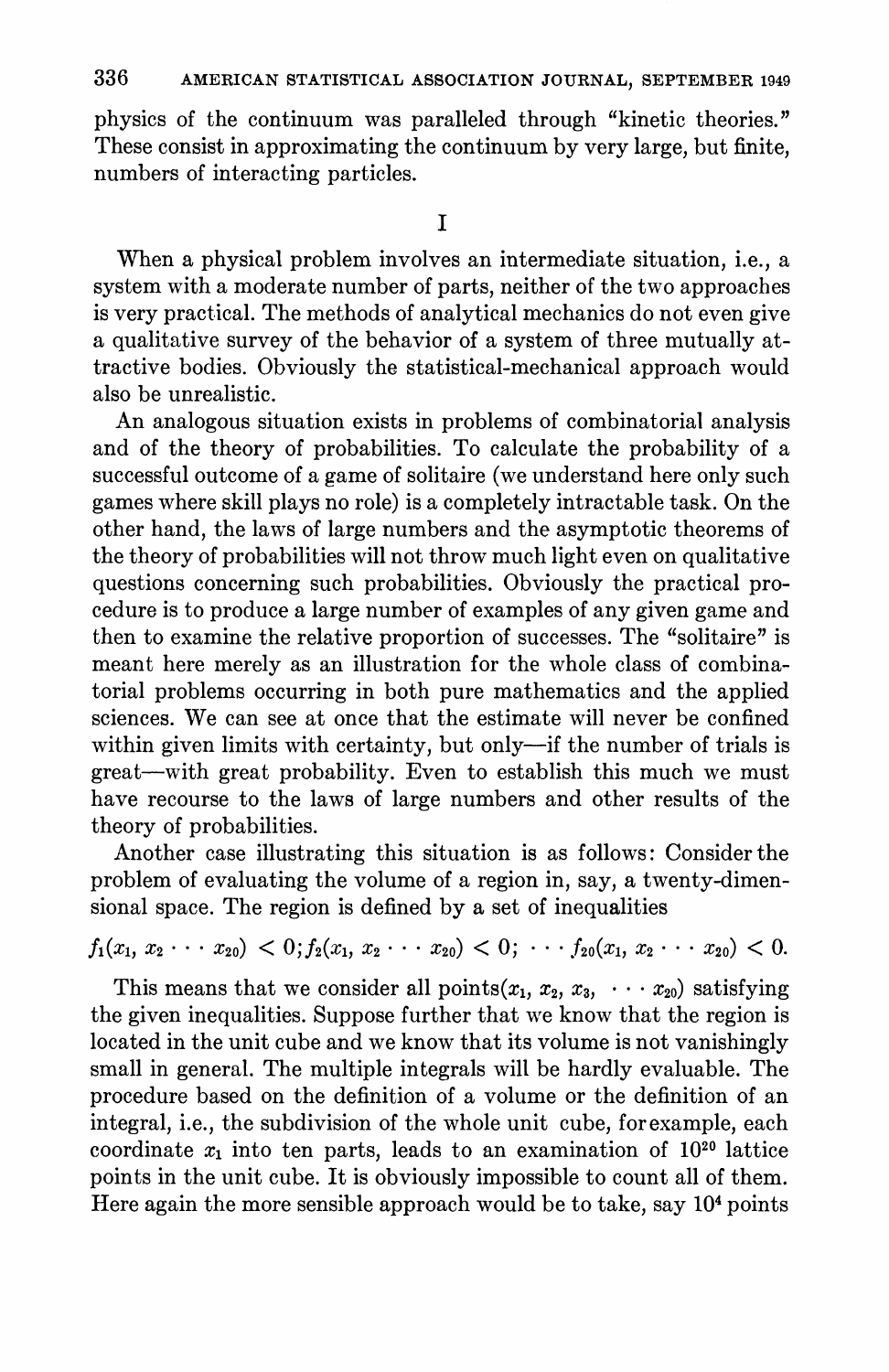#### **THE MONTE CARL0 METHOD 337**

at random from this ensemble and examine those only; i.e., we should count how many of the selected points satisfy all the given inequalities. It follows from simple application of ergodic theorems that the estimate should be, with great probability, valid within a few per cent.

As another illustration, certain problems in the study of cosmic rays are of the following form. An incoming particle with great energy entering the atmosphere starts a whole chain of nuclear events. New particles are produced from the target nuclei, these in turn produce new reactions. This cascade process continues mith more and more particles created until the available individual energies become too small to produce further nuclear events. The particles in question are protons, neutrons, electrons, gamma rays and mesons. The probability of producing a given particle with a given energy in any given collision is dependent on the energy of the incoming particle. A further complication is that there is a probability distribution for the direction of motions. Mathematically, this complicated process is an illustration of a so-called Markoff chain. The mathematical tool for the study of such chains is matrix theory. It is obvious that in order to obtain a mathematical analysis, one would have to multiply a large number of  $(n \times n)$ matrices, where  $n$  is quite great.

Here again one might try to perform a finite number of "experiments" and obtain a class or sample of possible genealogies. These experiments will of course be performed not with any physical apparatus, but theoretically. If we assume that the probability of each possible event is given, we can then play a great number of games of chance, with chances corresponding to the assumed probability distributions. In this fashion one can study empirically the asymptotic properties of powers of matrices with positive coefficients, interpreted as transition probabilities.

 $II$ 

Finally let us consider more generally the group of problems which gave rise to the development of the method to which this article is devoted. Imagine that we have a medium in which a nuclear particle is introduced, capable of producing other nuclear particles mith a distribution of energy and direction of motion. Assume for simplicity that all particles are of the same nature. Their procreative powers depend, however, on their position in the medium and on their energy. The problem of the behavior of such a system is formulated by a set of integrodifferential equations. Such equations are known in the kinetic theory of gases as the Boltzmann equations. In the theory of probabilities one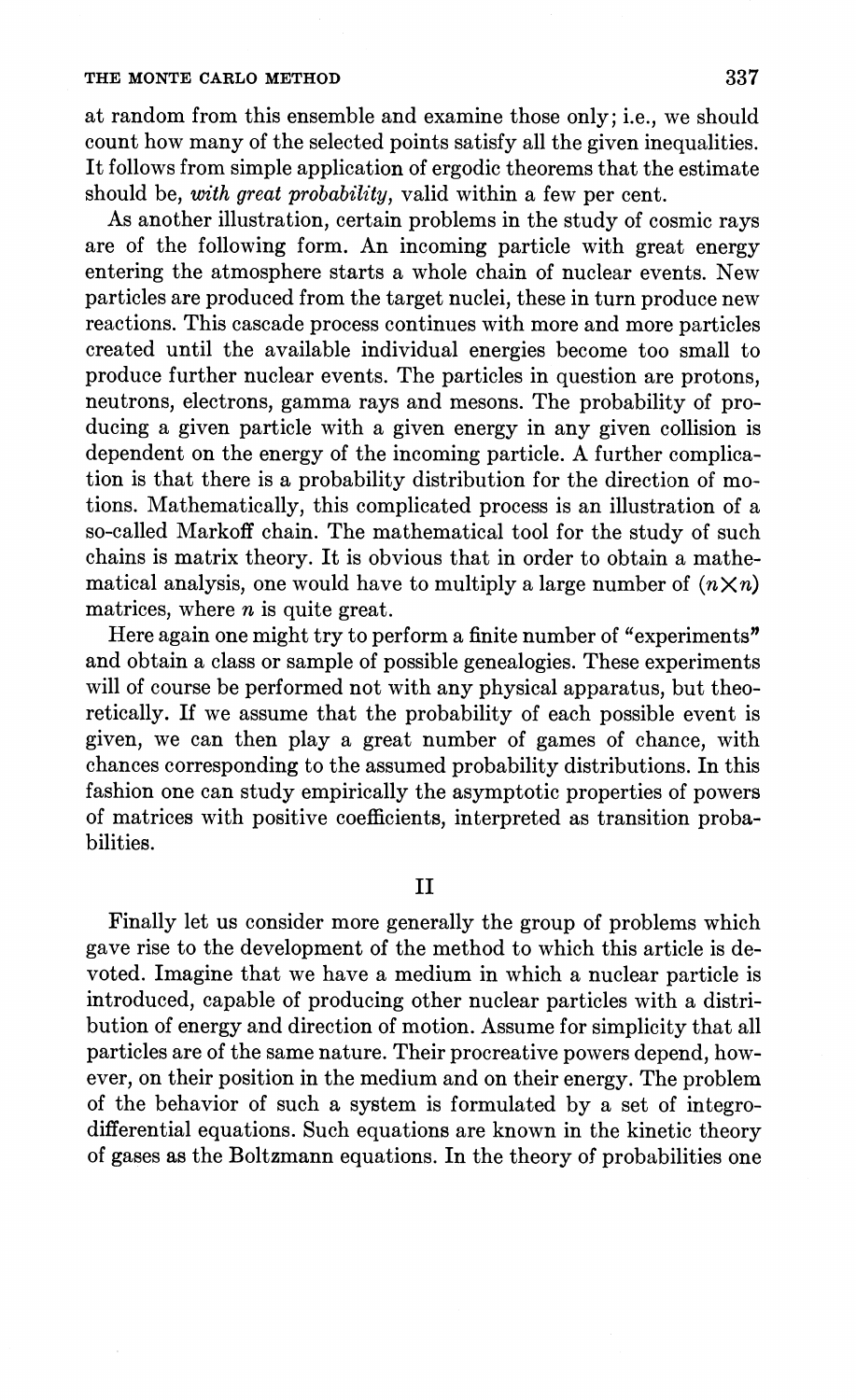#### **338** AMERICAN STATISTICAL ASSOCIATION JOURNAL, SEPTEMBER **<sup>1949</sup>**

has somewhat similar situations described by the Fokker-Planck equations. **A** very simplified version of such a problem would lead to the equation:

$$
\frac{\partial u(x,\,y,\,z)}{\partial t} = a(x,\,y,\,z)\Delta u + b(x,\,y,\,z)u(x,\,y,\,z) \tag{1}
$$

where  $u(x, y, z)$  represents the density of the particles at the point  $(x, y, z)$ . The Laplacian term,  $a\Delta u$  on the right hand side corresponds to the diffusion of the particles, and bu to the particle procreation, or multiplication. [In reality, the equation describing the physical situation stated above is much more complicated. It involves more independent variables, inasmuch as one is interested in the density  $w(x, y, z)$ ;  $\vec{v}_x, \vec{v}_y, \vec{v}_z$  of particles in phase space, v being the velocity vector.] The classical methods for dealing with these equations are extremely laborious and incomplete in the sense that solutions in "closed form" are unobtainable. The idea of using a statistical approach at which we hinted in the preceding examples is sometimes referred to as the Monte Carlo method.

The mathematical description is the study of a flow which consists of **a** mixture of deterministic and stochastic processes.' It requires its own laws of large numbers and asymptotic theorems, the study of which has only begun. The computational procedure looks in practice as follows: we imagine that we have an ensemble of particles each represented by a set of numbers. These numbers specify the time, components of position and velocity vectors, also an index identifying the nature of the particle. With each of these sets of numbers, random processes are initiated which lead to the determination of a new set of values. There exists indeed a set of probability distributions for the new values of the parameters after a specified time interval  $\Delta t$ . Imagine that we draw at random and *independently*, values from a prepared collection possessing such distributions. Here a distinction must be made between those parameters which we believe vary independently of each other, and those values which are strictly determined by the values of other parameters. To illustrate this point: assume for instance that in the fission process the direction of the emitted neutron is independent of its velocity. Or again, the direction of a neutron in a homogeneous medium does not influence the distance between its origin and the site of its first collision. On the other hand, having "drawn" from appropri-

**<sup>1</sup>von Neumann,** J., **and Ulam,** S., **Bulletin B.M.S.,Abstract 61-0-165 (1946).**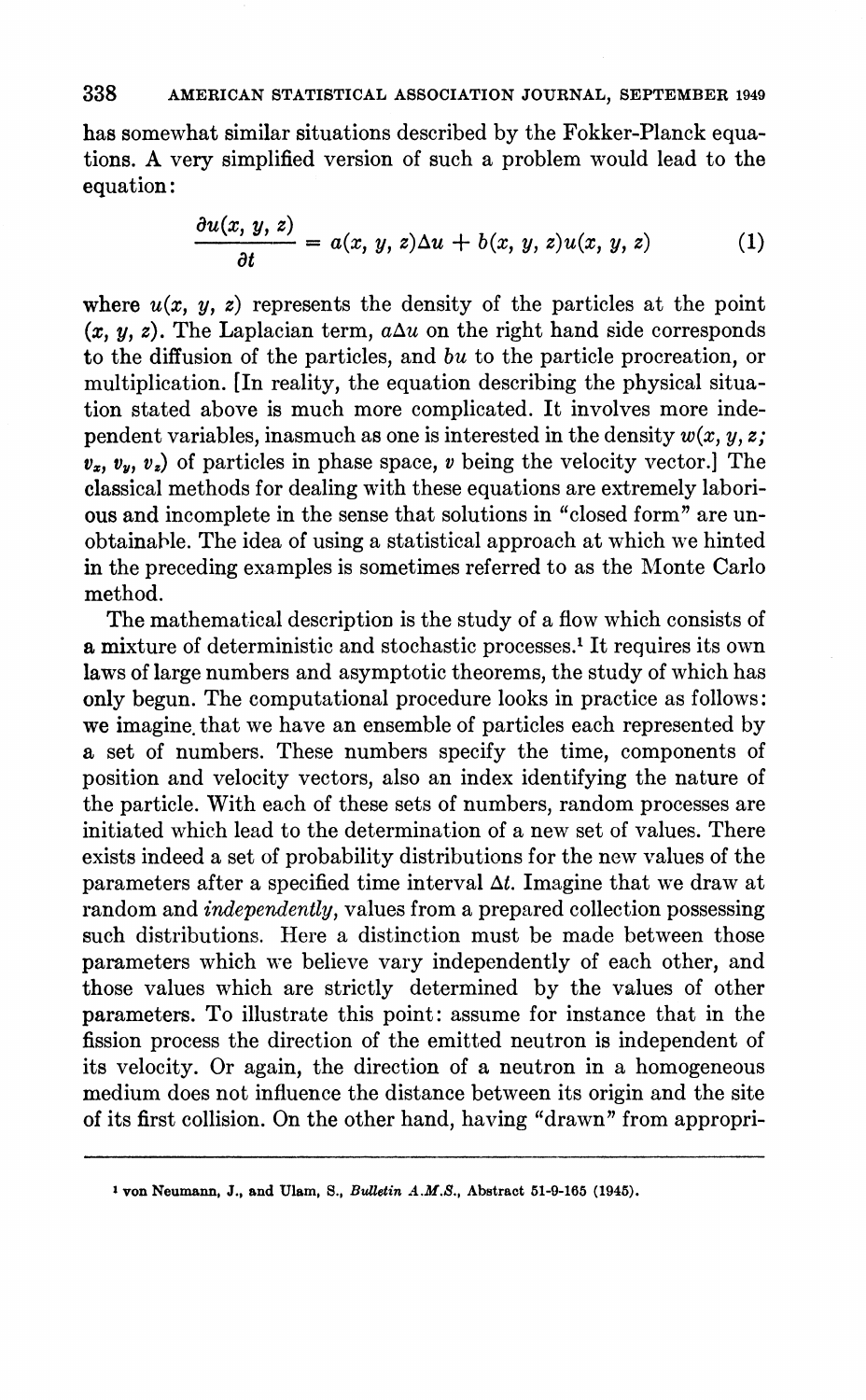ate distributions the velocity of a new-born particle and the distance to its first collision, the time elapsed in travel is completely determined and has to be calculated accordingly. By considering a large number of particles with their corresponding sets of parameters me obtain in this fashion another collection of particles and a new class of sets of values of their parameters. The hope is, of course, that in this manner we obtain a good sample of the distributions at the time  $t+\Delta t$ . This procedure is repeated as many times as required for the duration of the real process or else, in problems where we believe a stationary distribution exists, until our "esperimental" distributions do not show significant changes from one step to the next.

The essential feature of the process is that we avoid dealing with multiple integrations or multiplications of the probability matrices, but instead sample single chains of events. We obtain a sample of the set of all such possible chains, and on it we can make a statistical study of both the genealogical properties and various distributions at a given time.

### **III**

We want now to point out that modern computing machines are extremely well suited to perform the procedures described. In practice, the set of values of parameters characterizing a particle is represented, for example, by a set of numbers punched on a card. We have at the outset a large number of particles (or cards) with parameters reflecting given initial distributions. The step in time consists in the production of a new such set of cards. The original set is processed one by one by a computing machine somewhat as follows: The machine has been set up in advance with a particular sequence of prescribed operations. These divide roughly into two classes: (I) production of "random" values with their frequency distribution equal to those which govern the change of each parameter, **(2)** calculation of the values of those parameters which are deterministic, i.e., obtained algebraically from the others. It may seem strange that the machine can simulate the production of a series of random numbers, but this is indeed possible. In fact, it suffices to produce a sequence of numbers between 0 and 1 which have a uniform distribution in this interval but otherwise are uncorrelated, i.e., pairs will have uniform distribution in the unit square, triplets uniformly distributed in the unit cube, etc., as far as practically feasible. This can be achieved with errors as small as desired or practical. What is more, it is not necessary to store a collection of surh numbers in the machine itself, but paradoxically enough the machine can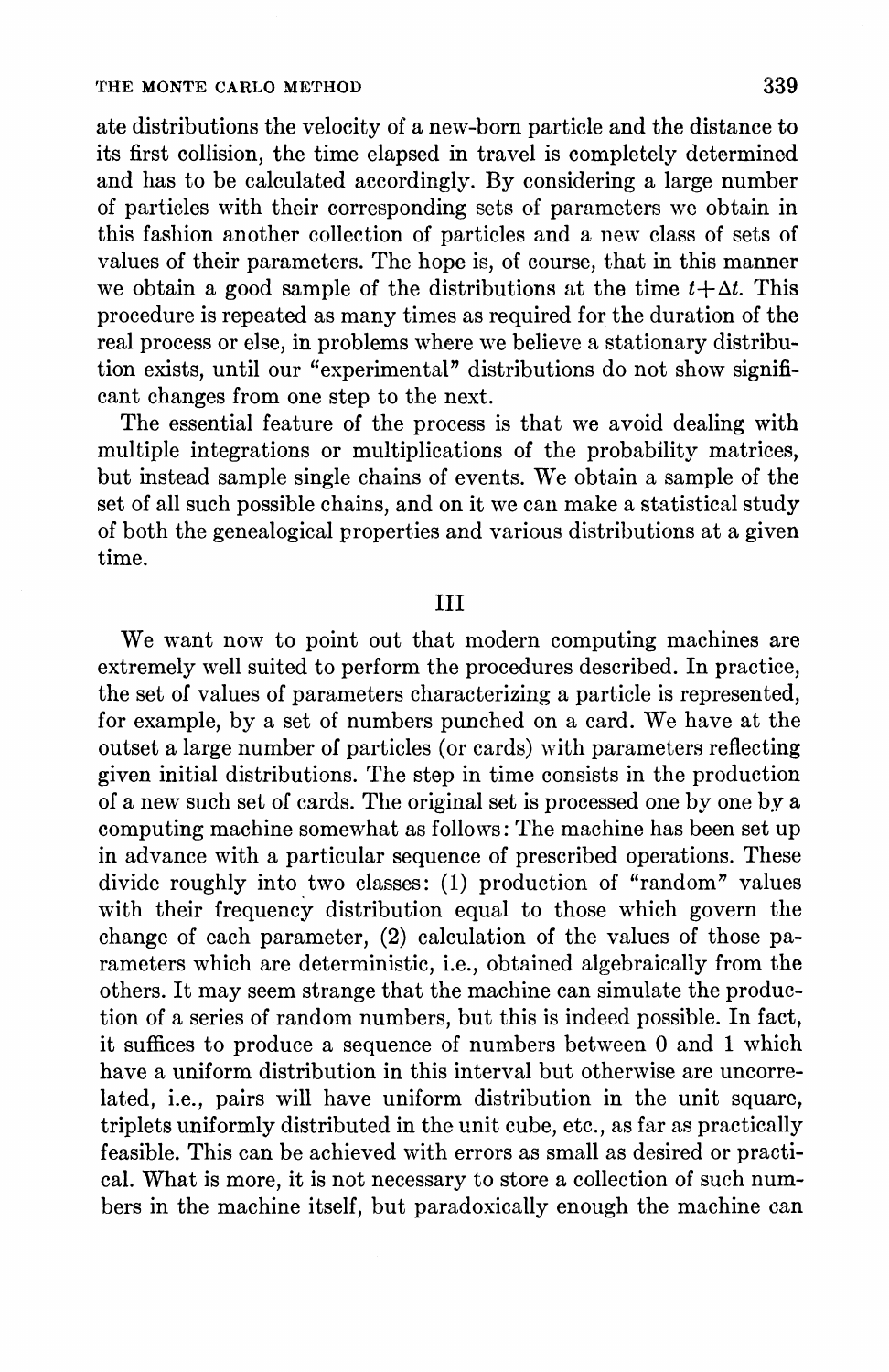## **340** AMERICAN STATISTICAL ASSOCIATION JOURNAL, SEPTEMBER 1949

be made to produce numbers simulating the above properties by iterating a well-defined arithmetical operation.

Once a uniformly distributed random set is available, sets with a prescribed probability distribution  $f(x)$  can be obtained from it by first drawing from a uniform uncorrelated distribution, and then using, instead of the number x which was drawn, another value  $y = g(x)$  where  $g(x)$  was computed in advance so that the values y possess the distribution  $f(y)$ .

Regarding the sequence of operations on a machine, more can be and has been done. The choice of the kind of step to be performed by the machine can be made to depend on the values of certain parameters just obtained. In this fashion even dependent probabilistic processes can be performed. Quite apart from mechanized computations, let us point out one feature of the method mhich makes it advantageous with, say, stepwise integration of differential equations. In order to find a particular solution, the usual method consists in iterating an algebraical step, which involves in the *n*th stage values obtained from the  $(n-1)$ th step. The procedure is thus serial, and in general one does not shorten the time required for a solution of the problem by the use of more than one computer. On the other hand, the statistical methods can be applied by many computers working in parallel and independently. Several such calculations have already been performed for problems of types discussed above.2

#### IV

Let us indicate now how other equations could be dealt with in a similar manner. The first, purely mathematical, step is to transform the given equation into an equivalent one, possessing the form of a diffusion equation with possible multiplication of the particles involved. For example as suggested by Fermi, the time-independent Schrödinger equation

$$
\Delta \psi(x, y, z) = (E - V)\psi(x, y, z)
$$

could be studied as follows. Re-introduce time dependence by considering

$$
u(x, y, z, t) = \psi(x, y, z)e^{-Et}
$$

u will obey the equaticn

$$
\frac{\partial u}{\partial t} = \Delta u - Vu.
$$

<sup>&</sup>lt;sup>2</sup> Among others, problems of diffusion of neutrons, gamma rays, etc. To cite an example involving the study of matrices, there ie a recent paper by Goldberger, *Phys. Reu.* **74, 1269 (1948),** on the interaction of high energy neutrons with heavy nuclei.